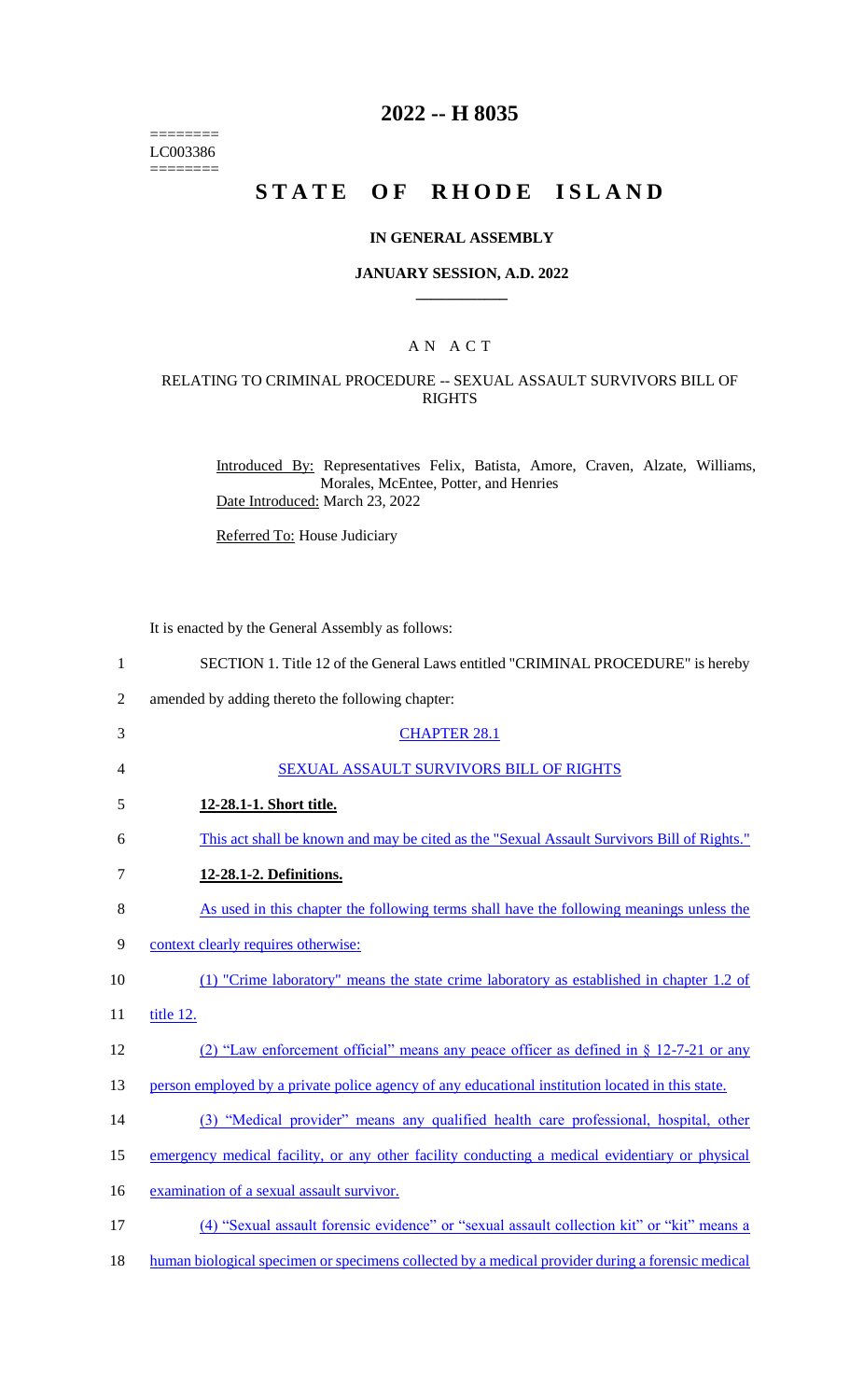- 1 examination from the victim of a sexually oriented criminal offense or a sexual assault survivor,
- 2 including, but not limited to, toxicology kits.
- 3 (5) "Sexual assault survivor" or "survivor" means any person who is a victim of a crime
- 4 defined under chapters 37 or 67.1 of title 11 and if the survivor is incompetent as defined in § 40.1-
- 5 5-2, deceased, or a minor who is unable to consent to counseling services, the parent, guardian,
- 6 spouse, or any other person related to the survivor by consanguinity or affinity to the second degree,
- 7 or any other lawful representative of the survivor, unless such person is the alleged assailant.
- 

### 8 **12-28.1-3. Attachment and duration of rights.**

- 9 (a) The rights provided to survivors in this chapter attach whenever a survivor is subject to
- 10 a medical evidentiary, or physical examination and whenever a survivor is subject to an interview
- 11 by a law enforcement official, prosecutor, or defense attorney, during and in relation to any
- 12 investigation or court hearing of a sexual assault complaint made by the survivor.
- 13 (b) A survivor retains all the rights contained in this chapter at all times, regardless of 14 whether the survivor agrees to participate in any investigation or generally, in the criminal justice
- 15 system of any court of this state and regardless of whether the survivor consents to a medical
- 16 evidentiary or physical examination to collect sexual assault forensic evidence.
- 17 **12-28.1-4. Rights - Generally.**
- 18 (a) A sexual assault survivor has the right to be reasonably protected from the defendant 19 and persons acting on behalf of the defendant, pursuant to the procedure set forth in chapter 37.2
- 20 of title 11.
- 21 (b) A sexual assault survivor has the right to be free from intimidation, harassment, and 22 abuse and the courts shall make reasonable efforts to provide the survivor and the survivor's family 23 members, friends, and witnesses with a secure waiting area or room that is separate from the waiting 24 area of the defendant and the defendant's family members, friends, witnesses, and attorneys; and 25 separate from the attorney general's office located in the various courthouses.
- 26 (c) A sexual assault survivor has the right to be treated with fairness and respect for his or 27 her privacy and dignity and the courts shall, upon the request of the survivor, clear the courtroom 28 of all persons when the survivor is testifying regarding the sexual assault in any civil or criminal 29 trial, except that parties to the cause and their immediate families or guardians, attorneys and their 30 staff, court reporters, officers of the court and jurors. Newspaper reporters or broadcasters, 31 members of the public and witnesses designated by the prosecutor may remain in the courtroom, at 32 the request of the survivor.
- 33 (d) A sexual assault survivor shall not be required to submit to a polygraph examination as
- 34 a prerequisite to filing an accusatory pleading or to participating in any part of the criminal justice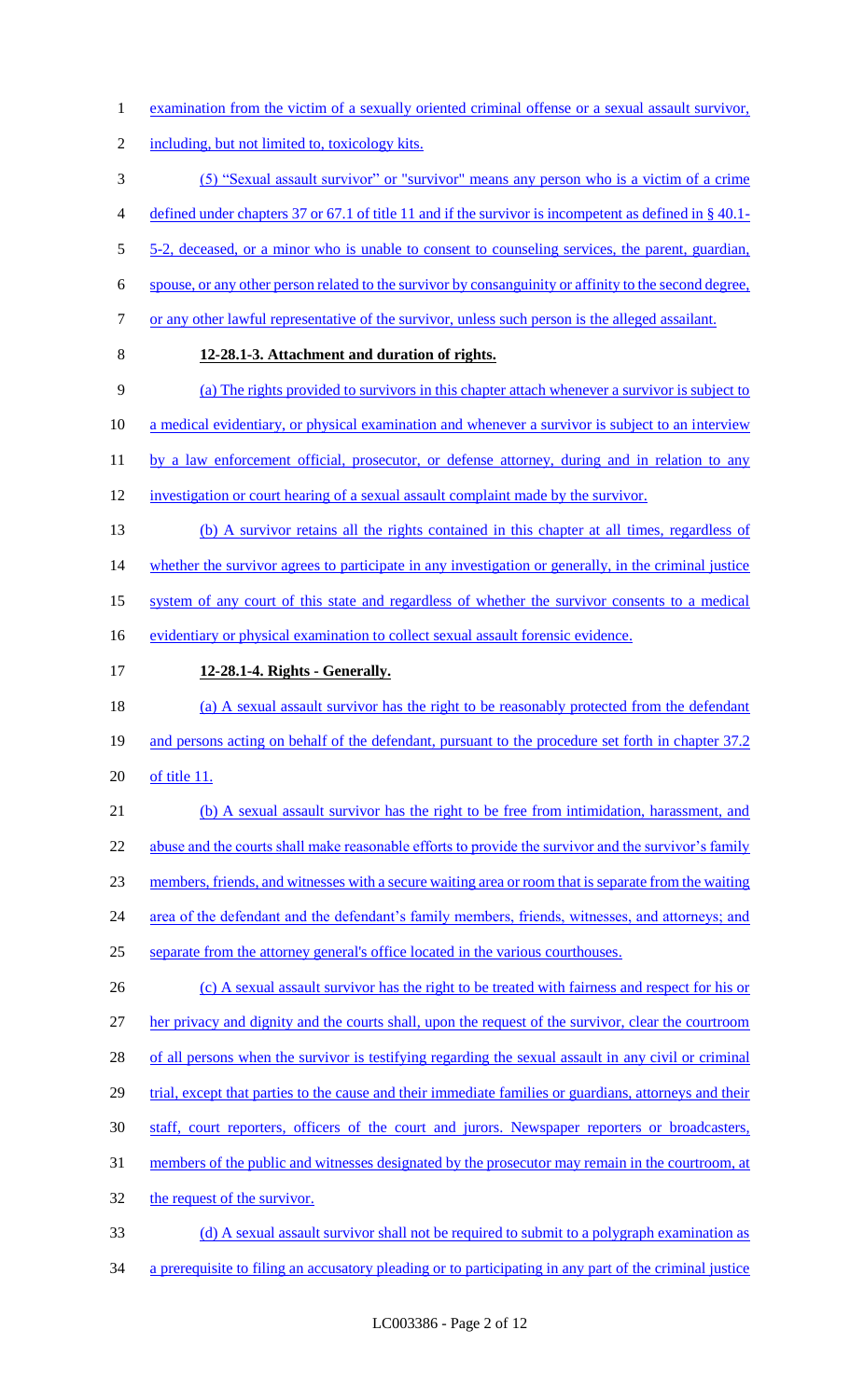system.

| $\sqrt{2}$ | (e) A sexual assault survivor has the right to be heard through a survivor impact statement           |
|------------|-------------------------------------------------------------------------------------------------------|
| 3          | at any proceeding involving a post-arrest release decision, plea, sentencing, post-conviction release |
| 4          | decision, or any other proceeding where a right of the survivor is at issue, pursuant to chapter 28   |
| 5          | of title 12 and the right to provide a sentencing recommendation to the probation department official |
| 6          | conducting a pre-sentence investigation.                                                              |
| $\tau$     | 12-28.1-5. Right to a sexual assault counselor and support person.                                    |
| 8          | (a) A survivor has the right to consult with a sexual assault counselor during any medical            |
| 9          | evidentiary or physical examination, as well as the right to have a support person of the survivor's  |
| 10         | <u>choosing present during any interview by a law enforcement official, prosecutor, or defense</u>    |
| 11         | attorney. A survivor retains this right even if the survivor has previously waived it during prior    |
| 12         | examinations or interviews.                                                                           |
| 13         | (b) Communications between a survivor and a sexual assault counselor are confidential                 |
| 14         | and privileged, including any information disclosed in the presence of any third parties during a     |
| 15         | medical evidentiary or physical examination or during any interview by a law enforcement official,    |
| 16         | prosecutor or defense attorney, except where a court of competent jurisdiction determines that        |
| 17         | disclosure is required to comply with due process requirements.                                       |
| 18         | (c) The presence of a sexual assault counselor during any medical evidentiary or physical             |
| 19         | examination or during any interview by any law enforcement official, prosecutor or defense            |
| 20         | attorney, is privileged and does not operate as a waiver of any other existing privilege guaranteed   |
| 21         | by law.                                                                                               |
| 22         | (d) Notwithstanding any waiver of privilege, a survivor's communications with a sexual                |
| 23         | assault counselor, or waiver of the right to a sexual assault counselor, shall not be admissible into |
| 24         | evidence for any purpose except with the consent of the survivor, except where a court of competent   |
| 25         | jurisdiction determines that disclosure is required to comply with due process requirements.          |
| 26         | 12-28.1-6. Collection of sexual assault forensic evidence.                                            |
| 27         | (a) No costs incurred by a medical provider for the medical evidentiary examination portion           |
| 28         | of the examination of a survivor shall be charged directly or indirectly to the survivor.             |
| 29         | (b) Before a medical provider commences a medical evidentiary or physical examination                 |
| 30         | of a survivor, the medical provider shall:                                                            |
| 31         | (1) Provide a copy of the survivor's rights on a form prepared by the department of health            |
| 32         | in conjunction with the department of attorney general, which copy shall be signed by the survivor    |
| 33         | prior to any medical evidentiary or physical examination;                                             |
| 34         | (2) Inform the survivor of the right to consult with a sexual assault counselor, who shall be         |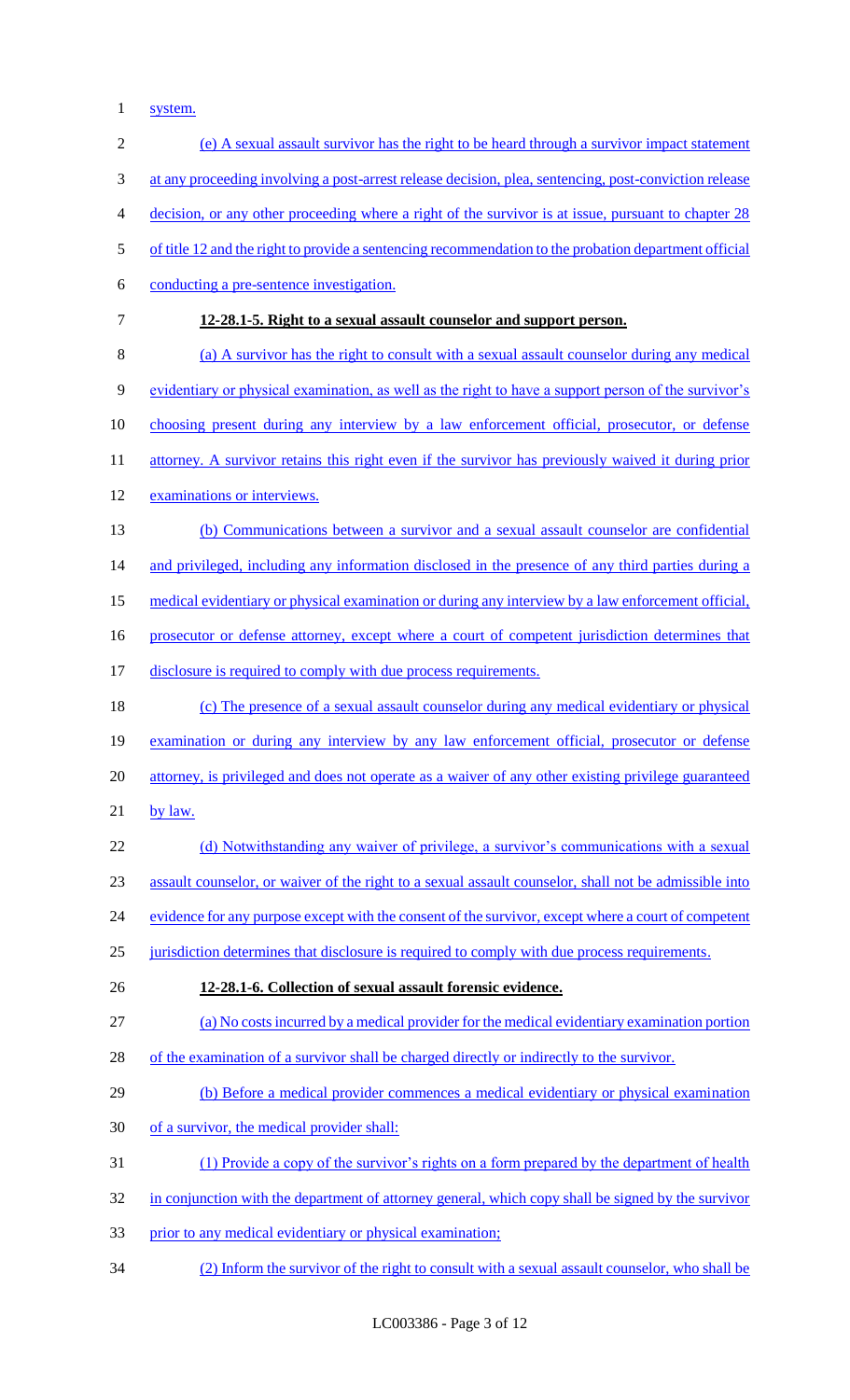| $\mathbf{1}$   | summoned by the medical provider prior to the commencement of any medical evidentiary or                |
|----------------|---------------------------------------------------------------------------------------------------------|
| $\overline{2}$ | physical examination, unless a sexual assault counselor cannot be summoned in a reasonably timely       |
| 3              | manner; and the survivor's right to have at least one support person of the survivor's choosing         |
| 4              | present during any examination;                                                                         |
| 5              | (3) Inform the survivor of the ramifications of delaying the medical evidentiary or physical            |
| 6              | examination in the event a sexual assault counselor cannot be summoned in a reasonably timely           |
| 7              | manner; and                                                                                             |
| 8              | (4) Permit the survivor, after the medical evidentiary or physical examination, to shower               |
| 9              | at the medical facility, at no cost. If there is no shower facility available, the survivor shall be so |
| 10             | notified.                                                                                               |
| 11             | 12-28.1-7. Interview with law enforcement, prosecutor or defense attorney.                              |
| 12             | (a) Prior to the commencement of an interview of a survivor, a law enforcement official,                |
| 13             | prosecutor or defense attorney shall inform the survivor of the following:                              |
| 14             | (1) The survivor's rights pursuant to this chapter and other relevant law by providing the              |
| 15             | survivor with a document prepared in accordance with $\S$ 12-28.1-6(b)(1). The survivor shall sign      |
| 16             | the document acknowledging its receipt.                                                                 |
| 17             | (2) The survivor's right to consult with a sexual assault counselor during any interview by             |
| 18             | a law enforcement official, prosecutor or defense attorney, to be summoned by the interviewer prior     |
| 19             | to any commencement of any questioning, unless no sexual assault counselor can be summoned in           |
| 20             | a reasonably timely manner;                                                                             |
| 21             | (3) The survivor's right to have a support person of the survivor's choosing, present during            |
| 22             | any interview, unless the law enforcement official, prosecutor or defense attorney determines in        |
| 23             | their good faith professional judgment, that the presence of a support person would be detrimental      |
| 24             | to the purpose of the interview; and                                                                    |
| 25             | (4) The survivor, during interviews by law enforcement officials, shall have the right to               |
| 26             | choose the gender of the interviewer. If no law enforcement official of that gender is reasonably       |
| 27             | available, the survivor may be interviewed by an available law enforcement officer only with the        |
| 28             | survivor's consent.                                                                                     |
| 29             | (b) No law enforcement official, prosecutor or defense attorney shall, for any reason,                  |
| 30             | discourage a survivor from seeking or receiving a medical evidentiary or physical examination.          |
| 31             | 12-28.1-8. Right to counsel.                                                                            |
| 32             | A survivor retains the right to have counsel present during all stages of any medical                   |
| 33             | examination, interview, investigation, or other interaction with representatives from the legal or      |
| 34             | criminal justice system within the state. Treatment of the survivor should not be affected or altered   |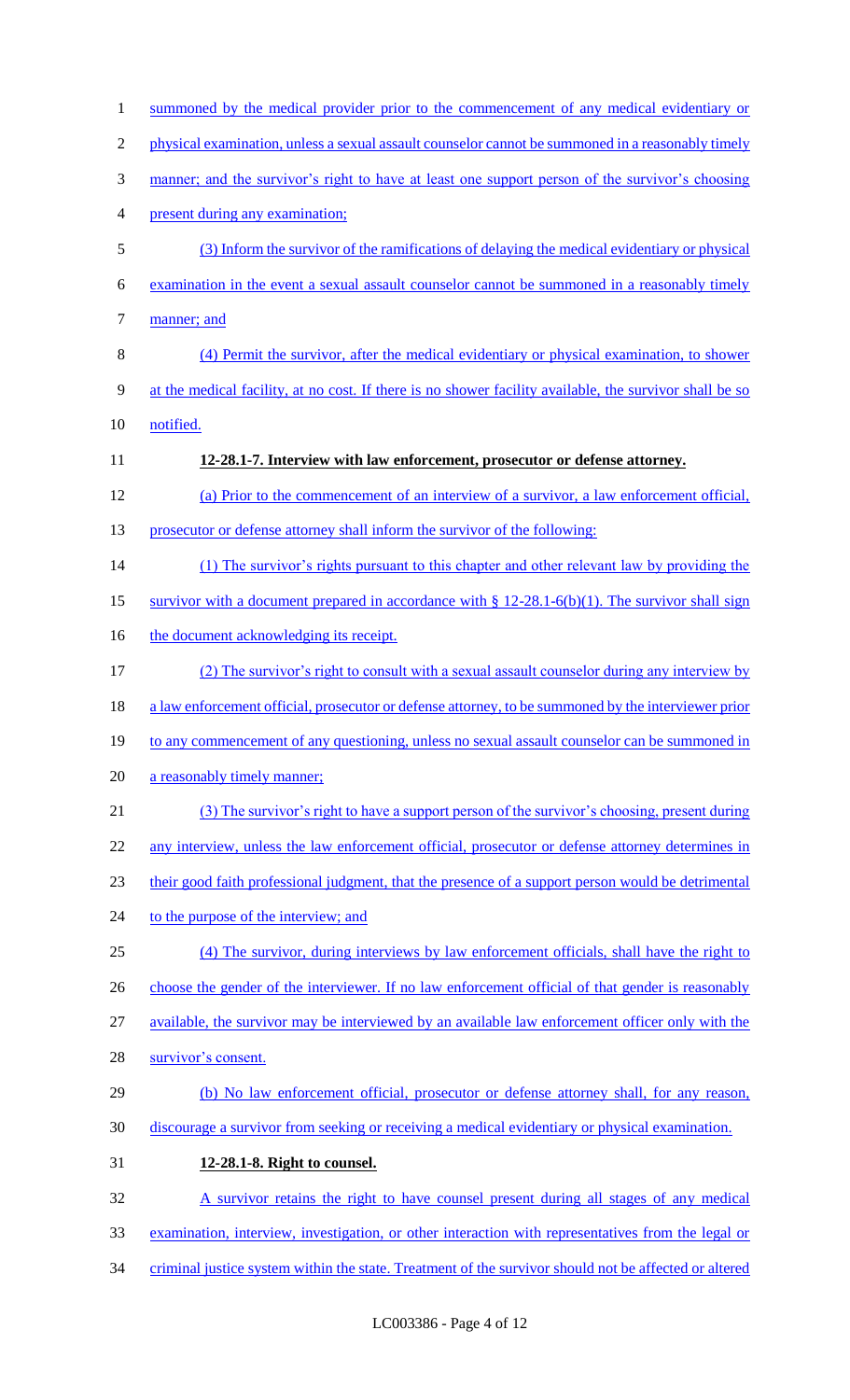1 in any way as a result of the survivor's decision to exercise the right to have counsel present at any

2 stage of the investigation.

- 3 **12-28.1-9. Analysis of sexual assault forensic evidence.**
- 4 (a) A survivor has the right to prompt analysis of sexual assault forensic evidence obtained
- 5 as a result of or from any medical evidentiary or physical examination,
- 6 (b) A medical care provider shall, upon conducting and completing a medical evidentiary
- 7 and/or physical examination to collect sexual assault forensic evidence, inform the survivor that:
- 8 (1) The sexual assault forensic evidence shall be transported to the crime laboratory and 9 analyzed within ninety (90) days, unless the survivor requests in writing at any time prior to
- 10 analysis, for the crime laboratory to defer analysis of the evidence;
- 11 (2) If the survivor requests the analysis be deferred, they can request the crime laboratory 12 to conduct the analysis at any later date before the expiration of the retention period contained in
- 13 subsection (3) of this subsection.
- 14 (3) The crime laboratory shall retain the sexual assault forensic evidence for a period of
- 15 time to be no less than the conclusion of any prosecution of the offender and subsequent appeals,
- 16 or alternatively, if the testing is deferred at the request of the survivor pursuant to subsection (b)(1)
- 17 of this subsection, for a period of time up to the expiration of the statute of limitations for the
- 18 offense(s) charged, and if the survivor was a minor at the time of the assault, until the survivor
- 19 reaches the age of forty (40) years of age.
- 20 (c) Upon completion of collecting sexual assault forensic evidence, the medical provider
- 21 shall, within twenty-four (24) hours, notify the law enforcement agency having jurisdiction over
- 22 the investigation.
- 23 (d) The relevant law enforcement agency shall, upon receiving notification from the 24 medical provider that the forensic evidence has been collected, collect and take possession of the 25 evidence and within forty-eight (48) hours, assign the evidence criminal complaint numbers, 26 preserve it according to accepted standards of chain of custody and deliver the forensic evidence to 27 the crime laboratory for further testing.
- 28 (e) If it is determined that the investigating law enforcement agency does not have 29 jurisdiction over the alleged assault, it shall notify the appropriate law enforcement agency having 30 proper jurisdiction within twenty-four (24) hours of making that determination and within forty-31 eight (48) hours, transmit all evidence, reports, notes witness statements, and any other physical 32 evidence to the appropriate law enforcement agency. The law enforcement agency having proper 33 jurisdiction shall adhere to all guidelines and rights set out in this chapter.
- 
- 34 (f) Any law enforcement agency that submits sexual assault forensic evidence to the crime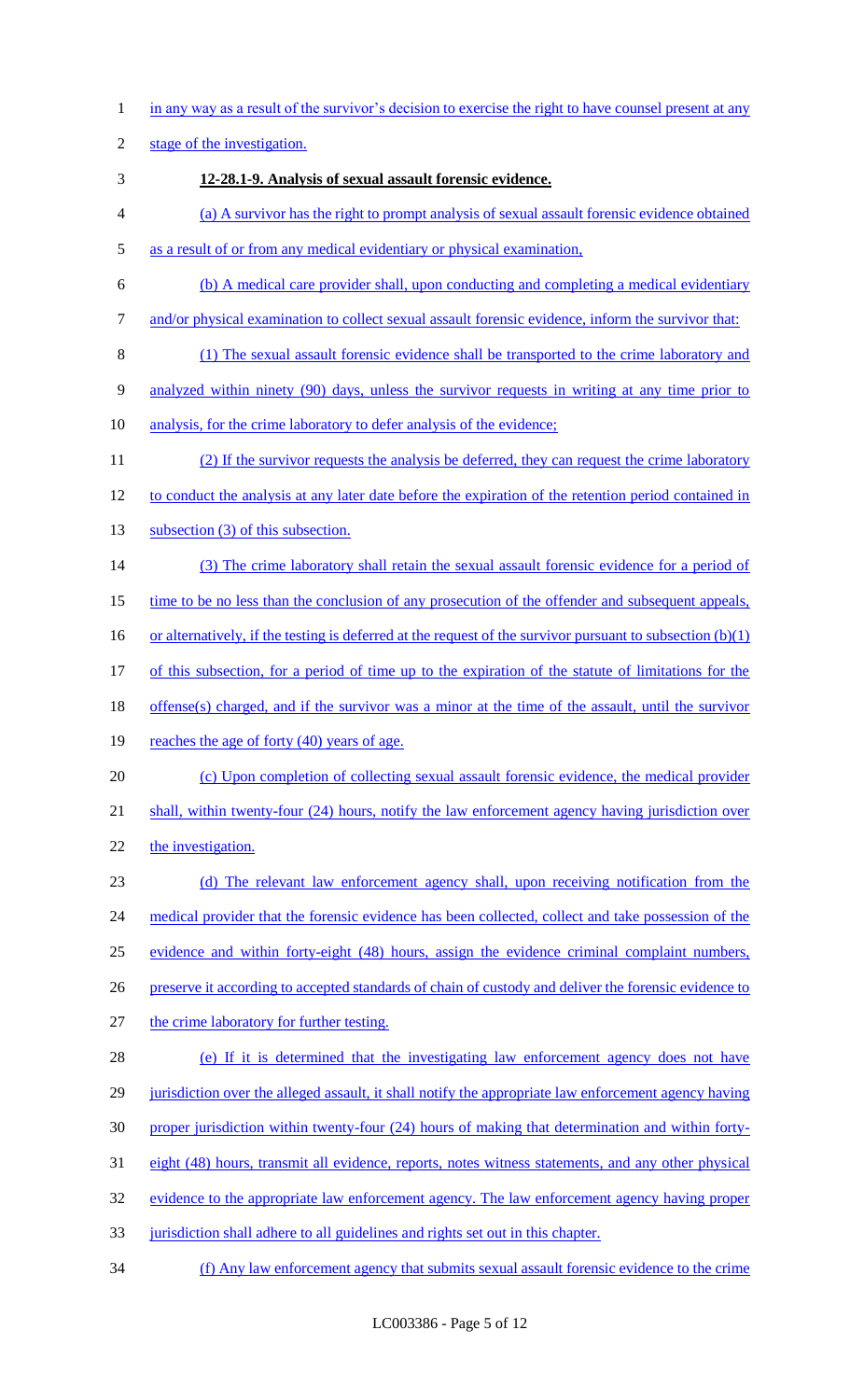- 1 laboratory shall, immediately following such submission, notify the survivor of the name, address,
- 2 and telephone number of the laboratory. The law enforcement agency shall further notify the
- survivor of the information listed in this section.
- (g) The state crime laboratory shall within ninety (90) days of receipt and testing of any forensic evidence, upload any available deoxyribonucleic acid (DNA) profiles into the combined
- DNA index system (CODIS) and otherwise comply with the mandates of chapter 1.5 of title 12
- 7 relative to DNA detection.
- (h) A survivor has the right to be informed, upon their request, of the results of the analysis of their sexual assault forensic evidence kits, including whether the analysis yielded a DNA profile, 10 and whether the analysis yielded a DNA match, either to the named perpetrator or to a suspect
- 11 already in CODIS. This information shall be provided to the survivor through a secure and
- confidential message, in writing, from the state crime laboratory.
- (i) A defendant or suspect in a sexual assault investigation, shall have no standing to object

14 to any failure to comply with any provisions of this section and the failure to comply may not be

- 15 used by a defendant to have the conviction or sentence vacated or overturned.
- (j) The failure of a law enforcement agency to take possession of and deliver sexual assault 17 forensic evidence within the time frames set out in this section shall not alter its authority to take 18 possession of the evidence or submit the evidence to the crime laboratory for testing. Further, any 19 delay shall not alter the authority of the crime laboratory to take possession of the evidence from 20 the law enforcement agency, conduct testing or enter the evidence into CODIS. The failure to comply with the requirements of this chapter shall not constitute grounds in any criminal or civil
- proceeding for challenging the validity of the information and no court shall exclude the evidence
- on those grounds.
- **12-28.1-10. Bar to prosecution.**

(a) No sexual assault forensic evidence shall be used:

- 26 (1) To prosecute a survivor for any misdemeanor crimes of any defined under chapter 28
- of title 21;
- (2) As a basis to search for further evidence of any unrelated misdemeanor crime of any crime under chapter 28 of title 21, that may have been committed by the survivor.
- **12-28.1-11. Notice to survivors.**
- (a) Upon initial interaction with a survivor, a law enforcement officer or medical provider
- shall provide the survivor with a document prepared in accordance with § 12-28.1-6(b)(1). The
- document shall also include other relevant law and shall be in clear language that is comprehensible
- to a person proficient in English at the fifth grade level, be accessible to persons with visual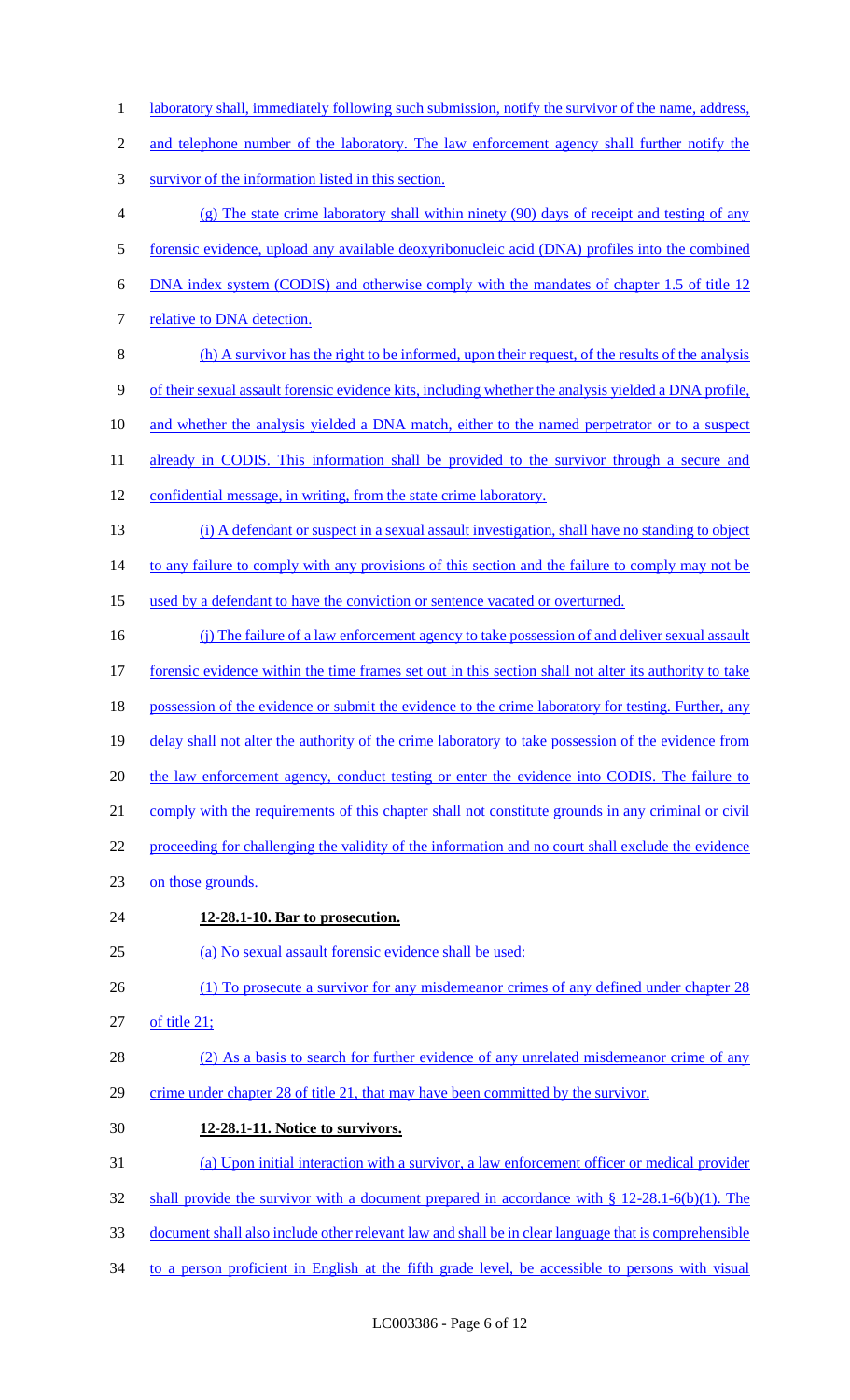disabilities and be available in all major languages of the state. The document, in addition to informing the survivor of the rights contained in this chapter, shall contain: (1) A clear statement that a survivor is not required to participate in the criminal justice system or to receive a medical evidentiary or physical examination in order to retain the rights contained in this chapter; (2) Telephone and Internet means of contacting nearby rape crisis centers and sexual assault counselors; (3) Forms of law enforcement protection available to the survivor, including the availability of temporary protection orders, and the process for obtaining such orders; (4) Instructions for requesting the results of the analysis of the survivor's sexual assault 11 forensic evidence; and (5) Information on state and federal compensation funds for medical and other costs 13 associated with the sexual assault as well as information on any municipal, state, or federal right to 14 restitution for survivors in the event of a criminal trial. (b) A law enforcement agency shall, upon written request by the survivor, furnish within 16 ten (10) business days of receiving such a request, a free, complete and unaltered copy of, subject 17 to the limitations contained in chapter 2 of title 38, all law enforcement reports concerning the sexual assault, regardless of whether the investigation has been closed by the law enforcement 19 agency. (c) The department of attorney general shall, upon written request by a survivor, provide: (1) Timely notice of any pretrial disposition of the case as provided in chapter 28 of title 22  $12;$  (2) Timely notice of the final disposition of the case, including the conviction, sentence, 24 and place and time of incarceration, if any; (3) Timely notice of a convicted defendant's location, including, whenever the defendant 26 receives a temporary, provisional, or final release from custody; escapes from custody; is moved from a secure facility to a less secure facility; or re-enters custody; and 28 (4) A convicted defendant's information on a sex offender registry, if any. **12-28.1-12. Creation of tracking system for SAEC Kits.**  There shall be established by the Rhode Island crime laboratory in consultation with the 31 Rhode Island state police and the department of health, within one year of the enactment of this 32 chapter, a system for tracking sexual assault evidence collection (SAEC) Kits that permits a victim of sexual assault to track, by telephone or Internet, the location and status of his or her kit. Once established, whoever administers a kit shall furnish the victim of sexual assault with written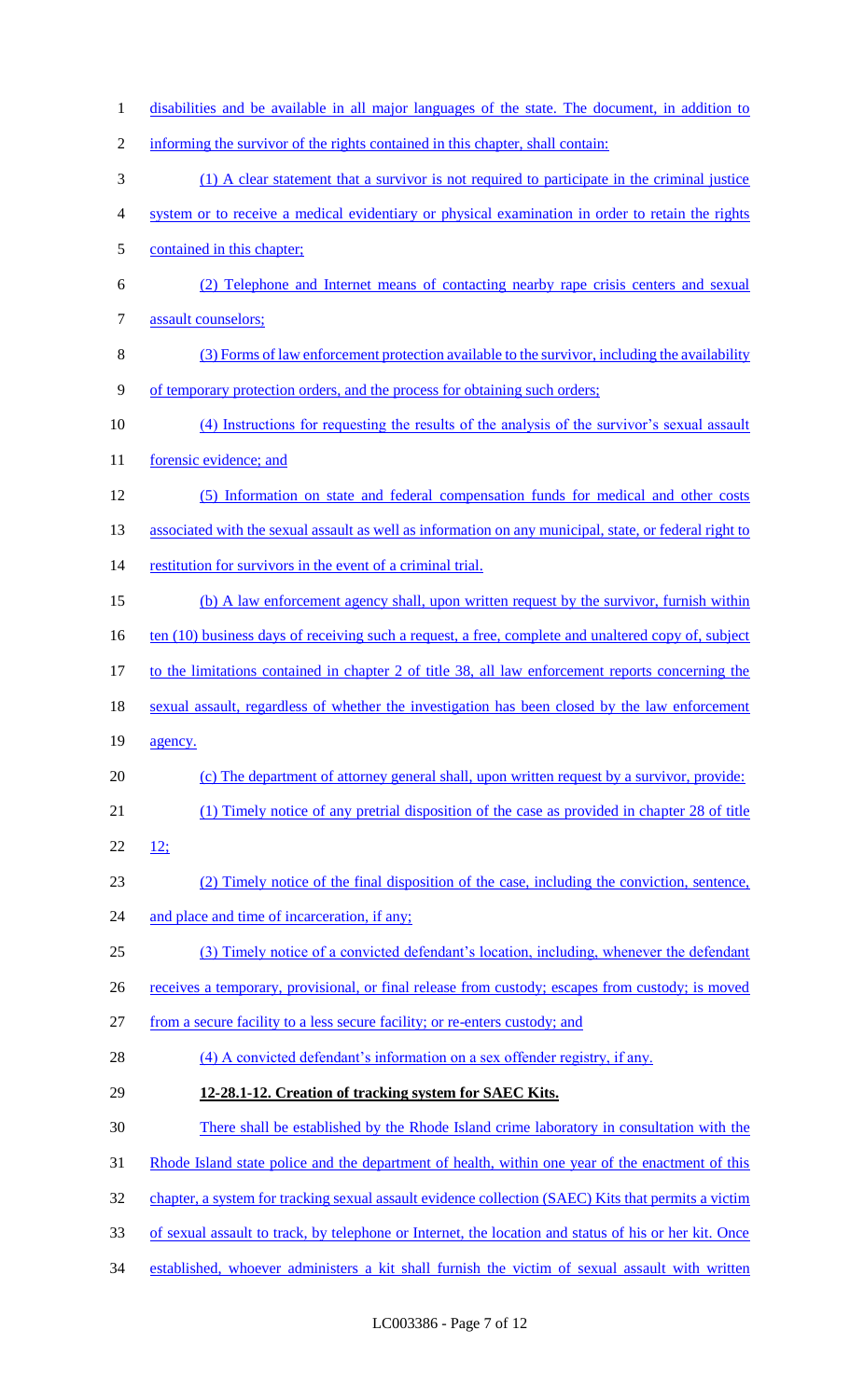| $\mathbf{1}$   | information, created by the department of health, about how to use and access the tracking system.    |
|----------------|-------------------------------------------------------------------------------------------------------|
| $\overline{2}$ | 12-28.1-13. Reporting on backlog of SAEC Kits.                                                        |
| 3              | (a) Inventory of unanalyzed SAEC Kits.                                                                |
| 4              | (1) By January 1, 2023, all law enforcement agencies and departments charged with the                 |
| 5              | maintenance, storage and preservation of SAEC Kits shall conduct an inventory of all such kits        |
| 6              | being stored by the agency or department which have not been submitted for testing. The inventory     |
| 7              | shall be transmitted to the department of attorney general.                                           |
| 8              | (2) By June 1, 2023 the department of attorney general shall prepare and transmit a report            |
| 9              | to the president of the senate and speaker of the house of representatives containing the number of   |
| 10             | <u>untested SAEC Kits being stored by each county, by each law enforcement agency or department,</u>  |
| 11             | the date the untested kit was collected, the corresponding statute of limitations for prosecution for |
| 12             | the crime associated with each kit, and shall consult with the Rhode Island crime laboratory on a     |
| 13             | plan for addressing the untested kits.                                                                |
| 14             | (b) Annual Report.                                                                                    |
| 15             | (1) The department of health shall obtain annually the number of SAEC Kits taken                      |
| 16             | possession of by each law enforcement agency in the state, the number of SAEC Kits analyzed and       |
| 17             | unanalyzed by the Rhode Island crime laboratory or the department of health, the date each kit was    |
| 18             | collected, the time taken for each kit to be analyzed, and the corresponding statute of limitations   |
| 19             | for prosecution of the crime associated with each kit.                                                |
| 20             | (2) The department of health shall compile all of the data into an annual report that shall           |
| 21             | be posted on a publicly accessible Internet website by June 30 of each year. The report shall also    |
| 22             | be issued to the legislature by June 1 of each year.                                                  |
| 23             | 12-28.1-14. Creation of the Rights of Victims of Sexual Assault Task Force.                           |
| 24             | (a) There is hereby established a rights of victims of sexual assault task force consisting of        |
| 25             | not more than fifteen (15) members, whose board members shall serve without compensation. The         |
| 26             | board shall be selected, unless otherwise indicated, and staffed by the department of health and      |
| 27             | shall consist of:                                                                                     |
| 28             | (1) The director of the department of health, or designee;                                            |
| 29             | (2) A survivor who is a citizen or lawful resident of Rhode Island;                                   |
| 30             | (3) A representative of the department of attorney general;                                           |
| 31             | (4) A representative of a rape crisis center licensed by the state of Rhode Island;                   |
| 32             | (5) The superintendent of the Rhode Island state police, or designee;                                 |
| 33             | <u>(6) A law enforcement official working for a city or town police department designated by</u>      |
| 34             | the Rhode Island Police Chiefs' Association;                                                          |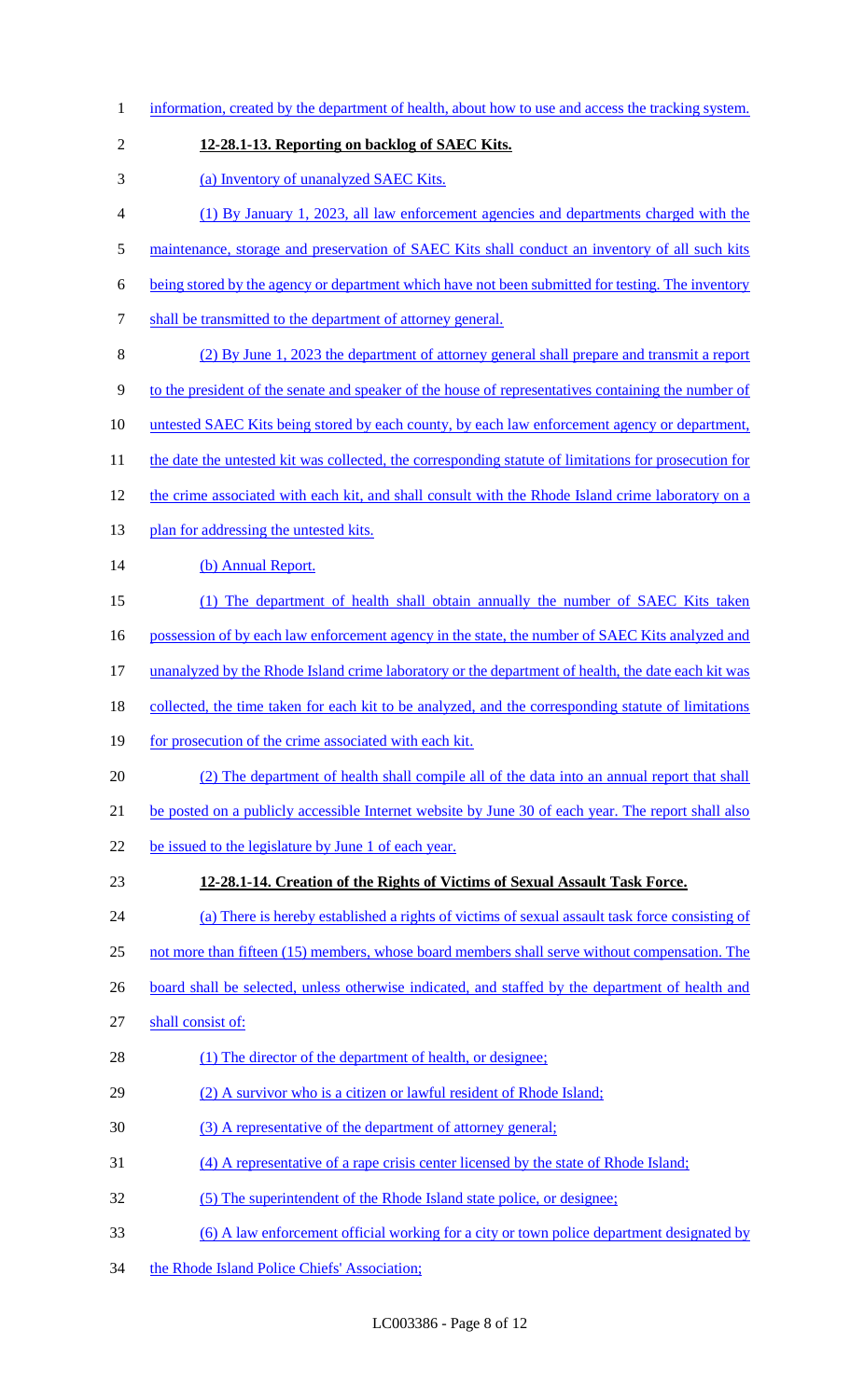| $\mathbf{1}$   | (7) A representative of the Rhode Island Crime Laboratory;                                          |
|----------------|-----------------------------------------------------------------------------------------------------|
| $\mathfrak{2}$ | (8) An attorney designated by the Rhode Island Bar Association;                                     |
| 3              | (9) A representative from either the University of Rhode Island or Rhode Island College             |
| 4              | whose occupational duties include the provision of direct services to victims of sexual assault and |
| $\mathfrak s$  | whose employers are not under investigation by the department of education for alleged violations   |
| 6              | of the federal Clery Act or Title IX of the United States Education Amendment Act of 1972;          |
| $\tau$         | (10) A representative of organizations that provide services, education, or outreach to             |
| $8\,$          | communities of color or immigrant communities;                                                      |
| 9              | (11) A representative of an organization that provides services, education, or outreach to          |
| 10             | lesbian, gay, bisexual, and transgender individuals;                                                |
| 11             | (12) A certified sexual assault nurse examiner; and                                                 |
| 12             | (13) Other individuals or representatives selected by department of health.                         |
| 13             | (b) The task force shall study nationally recognized best practices and make                        |
| 14             | recommendations regarding:                                                                          |
| 15             | (1) The development and implementation of an effective mechanism for submitting,                    |
| 16             | tracking, and investigating complaints regarding the handling of, or response to, a sexual assault  |
| 17             | report or investigation by any agency or organization involved in the response;                     |
| 18             | (2) Whether a need exists for additional sexual assault counselors for victims of sexual            |
| 19             | assault, and if such a need does exist, the task force shall:                                       |
| 20             | (i) Develop criteria to certify sexual assault counselors;                                          |
| 21             | (ii) Create a plan for how Rhode Island can provide, in conjunction with rape crisis centers,       |
| 22             | victim's advocates organizations, and additional sexual assault counselors, to meet the needs       |
| 23             | identified; and                                                                                     |
| 24             | (iii) Determine the cost of funding such a plan;                                                    |
| 25             | (3) Whether a need exists to expand the right to a sexual assault counselor beyond the              |
| 26             | hospital and law enforcement interview settings, such as meetings and conversations with            |
| 27             | prosecutors, and if such a need does exist, the task force shall:                                   |
| 28             | (i) Identify the scope and nature of the need; and                                                  |
| 29             | (ii) Make recommendations on how best to fill that need, whether legislatively or                   |
| 30             | otherwise;                                                                                          |
| 31             | (4) Whether a need exists to provide for ongoing evaluation of the implementation of these          |
| 32             | rights, and if such a need does exist, the task force shall:                                        |
| 33             | (i) Identify the scope and nature of the need; and                                                  |
| 34             | (ii) Make recommendations on how best to fill that need, whether legislatively or                   |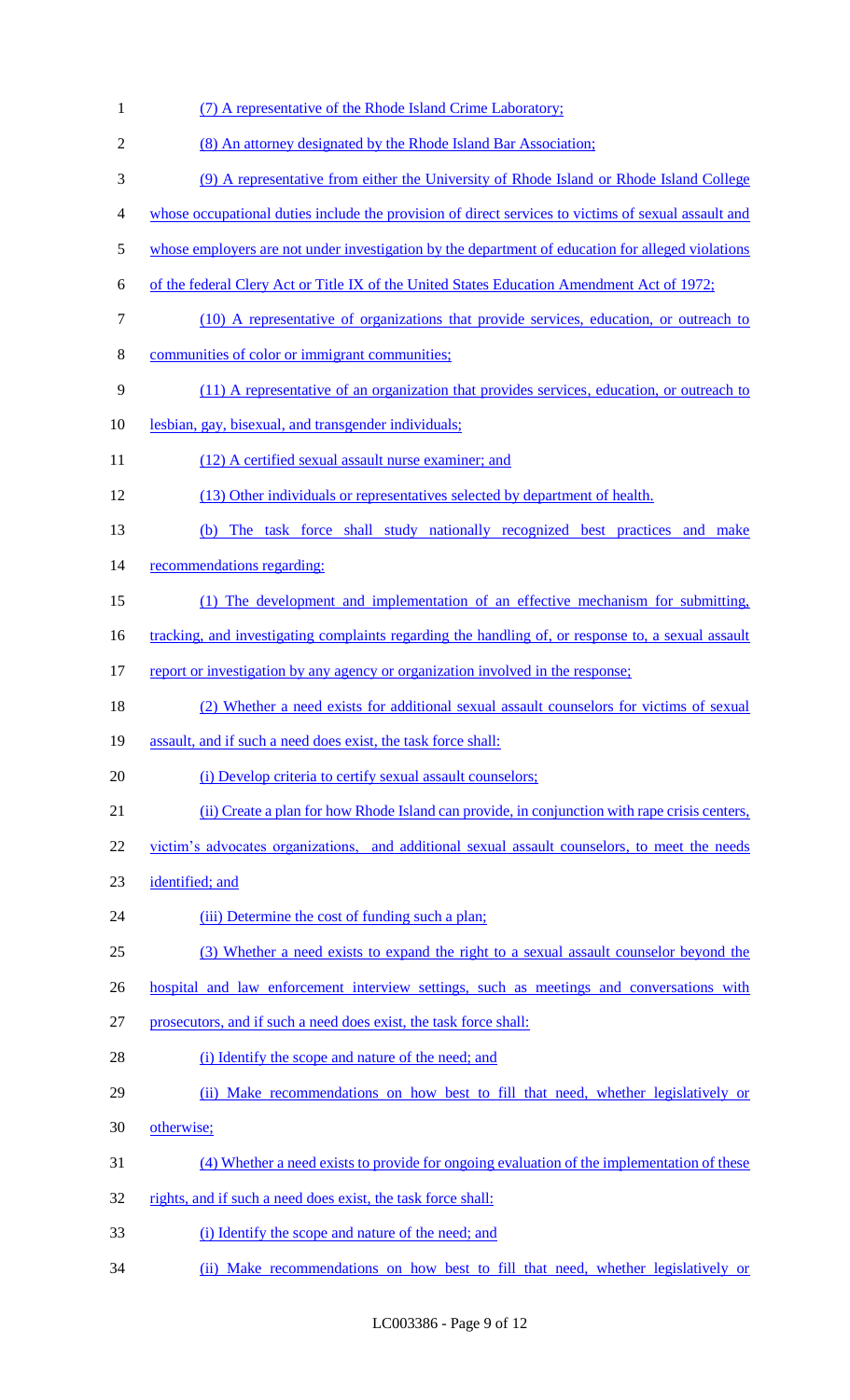1 otherwise; and

| $\sqrt{2}$ | (5) Whether there is an ongoing need to maintain the task force after it issues its final report,           |
|------------|-------------------------------------------------------------------------------------------------------------|
| 3          | pursuant to subsection (e) of this section.                                                                 |
| 4          | (c) In fulfilling its requirements under subsection (b) of this section, the task force shall               |
| 5          | collect data regarding sexual assault reporting, arrest, prosecution rates, access to sexual assault        |
| 6          | victims services, and any other data important for its deliberations and recommendations. If such           |
| 7          | data does not exist, then the task force shall encourage its creation and maintenance by the                |
| 8          | department of health.                                                                                       |
| 9          | (d) In fulfilling its requirements under subsection (b) of this section, the task force shall               |
| 10         | <u>collect feedback from stakeholders, practitioners, and leadership throughout the state and local law</u> |
| 11         | enforcement, victim services, forensic science practitioners, and health care communities to inform         |
| 12         | the development of future best practices or clinical guidelines regarding the care and treatment of         |
| 13         | sexual assault survivors.                                                                                   |
| 14         | (e) No later than eighteen (18) months after enactment of this chapter, the task force shall                |
| 15         | produce a report that includes the result of the assessments, developments, and recommendations             |
| 16         | completed pursuant to subsections (b), (c), and (d) of this section. The task force shall transmit the      |
| 17         | report to every member of the general assembly, the governor, the attorney general, the                     |
| 18         | superintendent of the state police, the director of department of health and victims' rights                |
| 19         | organizations and rape crisis centers.                                                                      |
| 20         | (f) The task force shall be reconvened on an ongoing basis every five (5) years in                          |
| 21         | perpetuity, or until it is determined that all rights contained within this chapter have been effectively   |
| 22         | implemented to ensure the rights of all survivors in Rhode Island. A determination of effective             |
| 23         | implementation of the rights contained in this chapter such that the task force is no longer needed         |
| 24         | shall only be made by a majority vote of the current members of the task force at the completion of         |
| 25         | their duties as delineated in subsections (b), (c), and (d) of this section.                                |
| 26         | (g) In undertaking its duties, the task force shall be empowered to retain independent                      |
| 27         | experts who may:                                                                                            |
| 28         | (1) Request files and records from any law enforcement official; provided, however, that                    |
| 29         | all such information shall be kept strictly confidential and reported on only as aggregated or              |
| 30         | anonymized;                                                                                                 |
| 31         | (2) Conduct confidential interviews with law enforcement officials, medical examiners,                      |
| 32         | sexual assault counselors, and others with direct knowledge of how the sexual assault response              |
| 33         | process is functioning; and                                                                                 |
| 34         | (3) Within the bounds of confidentiality, provide advice and recommendations to the task                    |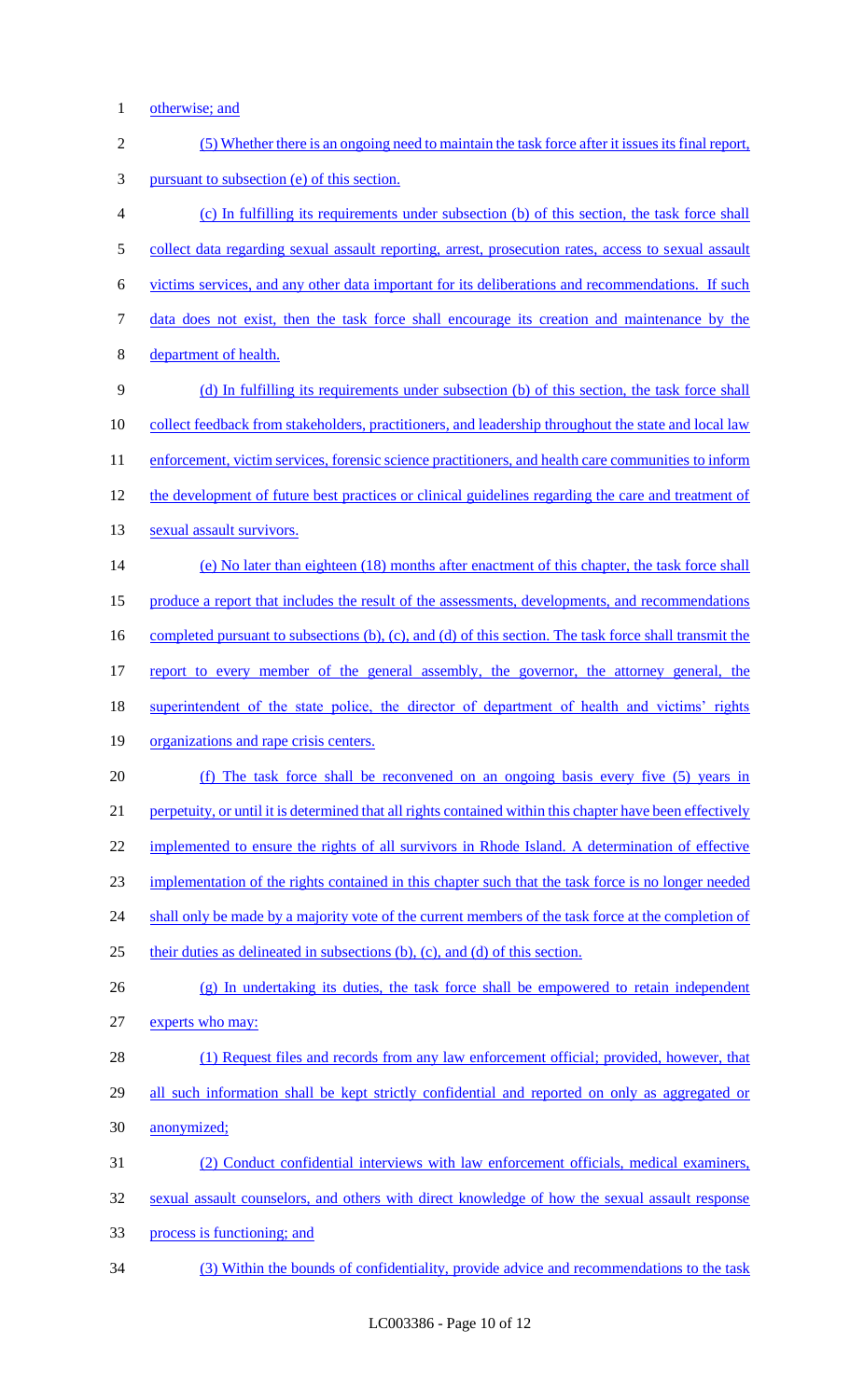# 1 force.

# 2 **12-28.1-15. Authorization of appropriations.**

- 3 (a) There is hereby appropriated out of money not otherwise appropriated, the sum of two
- 4 hundred fifty thousand dollars (\$250,000) for each of fiscal years 2023 through 2026 for the
- 5 operation and maintenance of this program.
- 6 SECTION 2. This act shall take effect upon passage.

### ======== LC003386

========